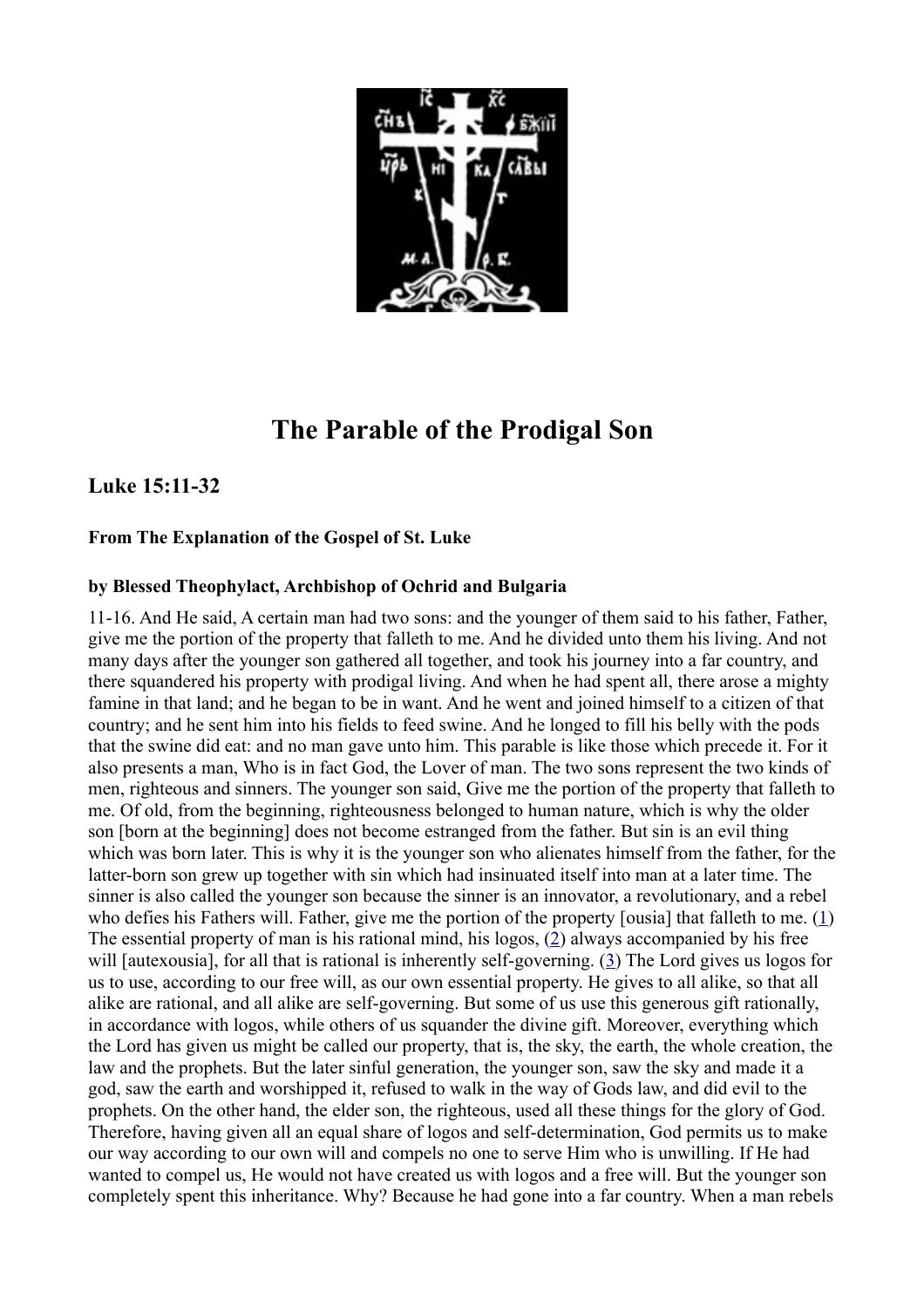against God and places himself far away from the fear of God, then he squanders all the divine gifts. But when we are near to God, we do not do such deeds that merit our destruction. As it is written, I beheld the Lord ever before me, for He is at my right hand, that I might not be shaken. [Ps. 15:8] But when we are far from God and become rebellious, we both do and suffer the worst things, as it is written, Behold, they that remove themselves from Thee shall perish. [Ps. 72:25]

The younger son indeed squandered and scattered his property. [\(4\)](http://www.chrysostompress.org/gospel-commentary-pentecost34#n_4_) For every virtue is a simple and single entity, while its opposing vice is a many-branched complexity, creating numerous deceptions and errors. For example, the definition of bravery is simple—when, how, and against whom, one ought to make use of ones capacity to be stirred to action. But the vice of not being brave takes two forms, cowardice and recklessness. Do you see how logos can be scattered in every direction and the unity of virtue destroyed? When this essential property has been spent, and a man no longer walks in accordance with logos, by which I mean the natural law, nor proceeds according to the written law, nor listens to the prophets, then there arises a mighty famine—not a famine of bread, but a famine of hearing the word [logos] of the Lord. [Amos 8:11] And he begins to be in want, because by not fearing the Lord he has departed far from Him. But there is no want to them that fear the Lord. [Ps. 33:9] How is there no want to them that fear Him? Because blessed is the man that feareth the Lord; in His commandments shall he greatly delight. Therefore glory and riches shall be in his house, and far from being himself in want, he hath dispersed, he hath given to the poor. [All from Ps. 111] Therefore the man who makes a journey far from God, not keeping Gods dread face ever before his eyes, indeed is in want, having no divine logos at work in him. And he went, that is, he proceeded and advanced in wickedness, and joined himself to a citizen of that country. He who is joined to the Lord becomes one Spirit with Him. But he who is joined to a harlot, that is, to the nature of the demons, becomes one body with her, [I Cor. 6:16] and he makes himself all flesh, having no room in himself for the Spirit, as it was for those men at the time of the flood. [\(5\)](http://www.chrysostompress.org/gospel-commentary-pentecost34#n_5_) The citizens of that country far from God are none other than the demons. The man who joins himself to these citizens, having advanced and become powerful in wickedness, feeds the swine, that is, he teaches others evil and filthy deeds. For all those who take pleasure in the muck of shameful deeds and carnal passions are like swine. Pigs are never able to look upward because of the peculiar shape of their eyes. This is why, when a farmer grabs hold of a pig, he is not able to make it stop squealing until he turns it upside down on its back. This quiets the pig, as if, by looking upward, the pig can see things it had never seen before, and it is startled into silence. Such are they whose eyes are ever turned to filthy things, who never look upward. Therefore, a man who exceeds many others in wickedness can be said to feed swine. Such are the keepers of brothels, the captains of brigands, and the chief among publicans. All these may be said to feed swine. This wretched man desires to satisfy his sin and no one can give him this satisfaction. For he who is habitual in sinful passions receives no satisfaction from them. The pleasure does not endure, but is there one moment and gone the next, and the wretched man is again left empty. Sin is likened to the pods [\(6\)](http://www.chrysostompress.org/gospel-commentary-pentecost34#n_6_)which the swine eat, because, like them, sin is sweet in taste yet rough and harsh in texture, giving momentary pleasure but causing ceaseless torments. Therefore, there is no man to provide satisfaction for him who takes pleasure in these wicked passions. Who can both satisfy him and quiet him? Cannot God? But God is not present, for the man who eats these things has travelled a far distance from God. Can the demons? They cannot, for they strive to accomplish just the opposite, namely, that wickedness never end or be satisfied.

17-21. And when he came to himself, he said, How many hired servants of my fathers have bread enough and to spare, and I perish with hunger! I will arise and go to my father, and will say unto him, Father, I have sinned against heaven, and before thee, and am no longer worthy to be called thy son: make me as one of thy hired servants. And he arose, and came to his father. But when he was yet a great way off, his father saw him, and had compassion, and ran, and fell on his neck, and kissed him. And the son said unto him, Father, I have sinned against heaven, and in thy sight, and am no longer worthy to be called thy son. The man who until now had been prodigal came to himself. This is because he had been "outside himself" and had taken leave of his true self so long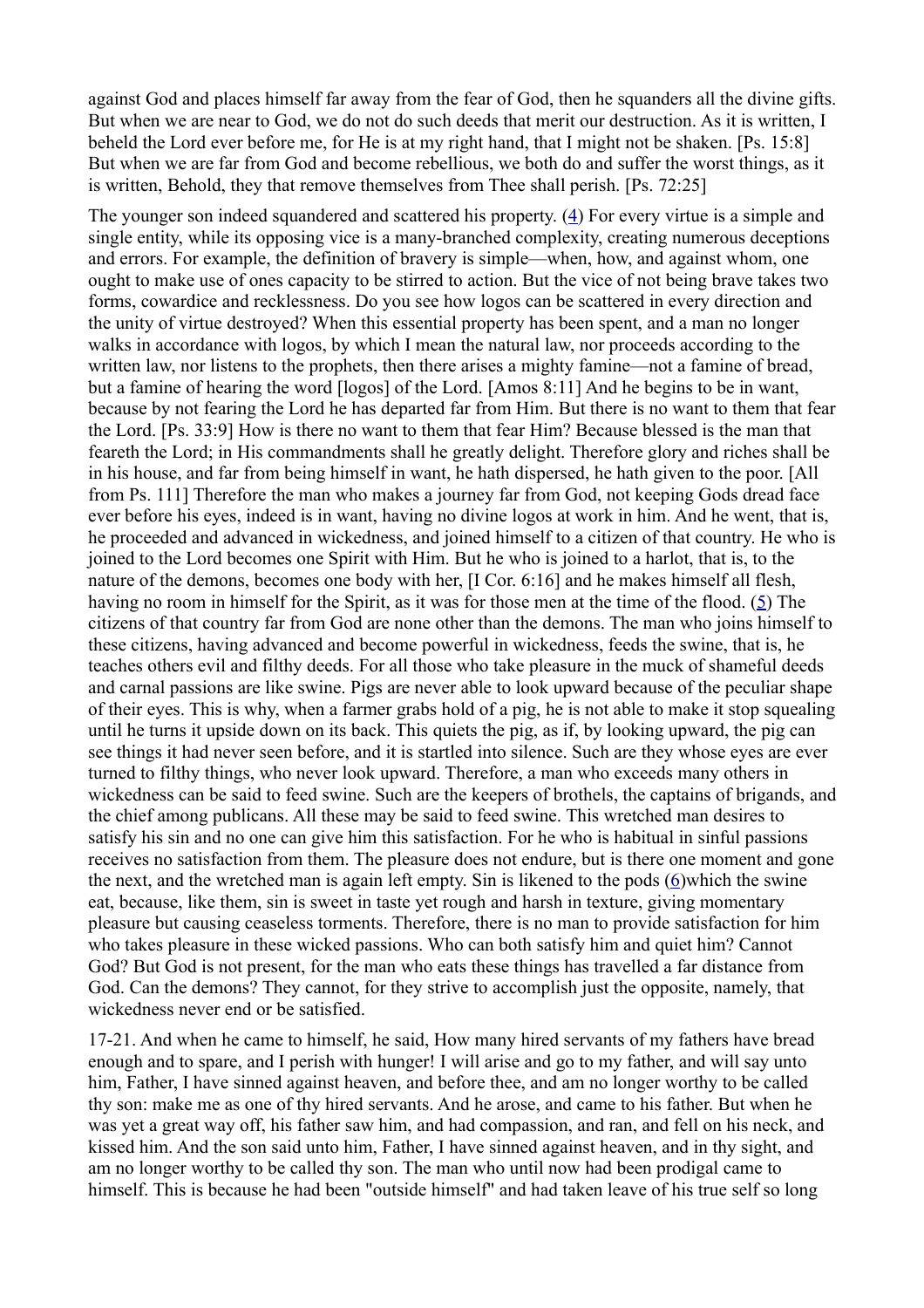as he committed foul deeds. Rightly is it said that he wasted and spent his essential property. This is why he was outside himself. For he who is not governed by logos, but lives irrationally without logos, and teaches others to do the same, is outside of himself and has abandoned his reason, which is his very essence. But when a man regains his logos [analogizetai] so as to see who he is and into what a state of wretchedness he has fallen, then he becomes himself again, and using his reason, he comes to repent and returns from his wanderings outside reason. He says hired servants, signifying the catechumens, who have not yet become sons because they have not yet been illumined by Holy Baptism. Indeed the catechumens have an abundance of the rational bread, the sustenance of the Word [Logos], because they hear each day the readings of Scripture. [\(7\)](http://www.chrysostompress.org/gospel-commentary-pentecost34#n_7_) Listen, so that you may learn the difference between a hired servant and a son. There are three ranks of those who are being saved. The first kind are like slaves who do what is good because they fear the judgment. This is what David means when he says. Nail down my flesh with the fear of Thee, for of Thy judgments am I afraid. [Ps. 118:120] The second kind, who are like hired servants, are those who are eager to serve God because of their desire for the reward of good things, as David again says, I have inclined my heart to perform Thy statutes for ever for a recompense. [Ps. 118:112] But if they are of the third kind, that is, if they are sons, they keep His commandments out of love for God. This is what David means when he says, 0 how I have loved Thy law, 0 Lord! The whole day long it is my meditation; [Ps.118:97] and again, with no mention of fear, I lifted up my hands to Thy commandments which I have loved, [Ps. 118:48] and again, Wonderful are Thy testimonies, and because they are wonderful, therefore hath my soul searched them out. [Ps. 118:129] One must understand the hired servants to refer not only to the catechumens, but also to all those in the Church who obey God out of some lesser motive than love. Therefore when a man is among the ranks of those who are sons, and then is disowned because of his sin, and sees others enjoying the divine gifts, and communing of the Divine Mysteries and of the Divine Bread, such a man ought indeed to apply to himself these piteous words, How many hired servants of my fathers have bread enough and to spare, and I perish with hunger! I will arise, arise, that is, from my fall into sin, and go to my Father, and will say unto him, Father, I have sinned against heaven, and before Thee. When I abandoned heavenly things, I sinned against heaven, preferring shameful pleasure to heavenly things, and choosing the land of hunger instead of my true fatherland, heaven. Just as we have a saying that the man who prefers lead to gold sins against the gold, so too the man who prefers earthly things to heaven, sins against heaven. Indeed he has gone astray from the road that leads to heaven. Understand that when he sinned, he behaved as if he were not acting in the sight of God, that is, in the presence of God; but once he confesses his sin, then he realizes that he has sinned in the sight of God. And he arose, and came to his father, for we must not only desire the things that are dear to God but must get up and do them as well. You see the warm repentance—behold now the compassion of the father. He did not wait for his son to come to him, but he went and met him on the way and embraced him. God is called Father on account of His goodness and kindness, even though by nature He is God Who encompasses all things so that He could have restricted a man within His embrace, no matter which way the man might try to turn. As the prophet says, The glory of God shall compass thee. [Is. 58:8] Before, when the son distanced himself, it was fitting that God, as Father, release him from His embrace. But when the son drew near through prayer and repentance, it was fitting that God again enclose him within His embrace. Therefore the Father falls on the neck of the one who before had rebelled and who now shows that he has become obedient. And the Father kisses him, as a sign of reconciliation, and by this kiss He first makes holy the defiled ones mouth, which is as it were the doorway to the whole man, and through this doorway He sends sanctification into the innermost being.

22-24. But the father said to his servants, Bring forth the first robe, and put it on him; and put a ring on his hand, and shoes on his feet: and bring hither the grain-fed bullock, and kill it; and let us eat, and be merry: for this my son was dead, and is alive again; he was lost, and is found. And they began to be merry. The servants you may understand to mean the angels, the ministering spirits who are sent to serve those who are counted worthy of salvation. For the angels clothe the man who has turned from wickedness with the first robe, that is, with the original garment which we wore before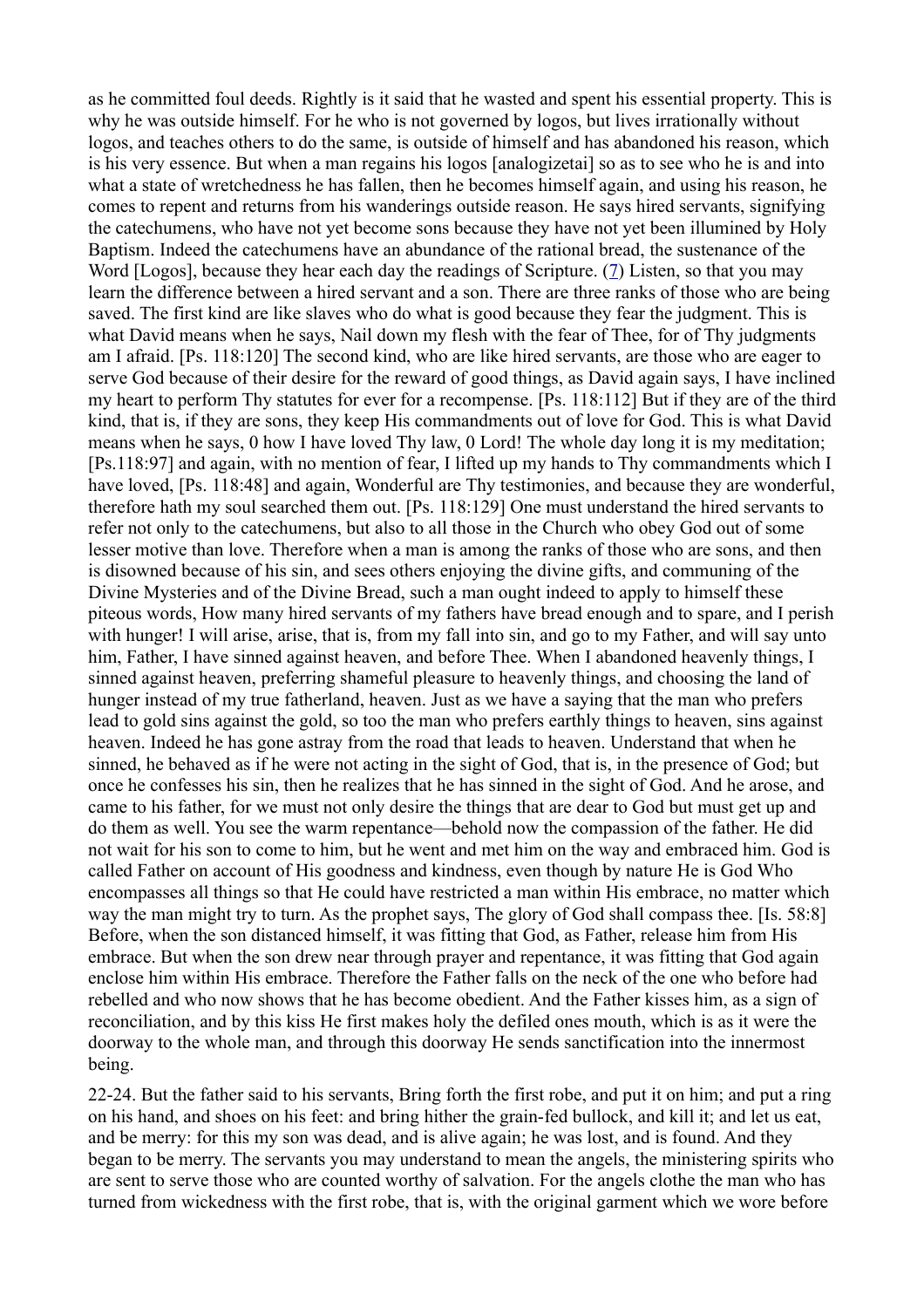we sinned, the garment of incorruption; or, it means that garment which is honored above all others, the robe of Baptism. For the baptismal robe is the first to be placed around me, and from it I receive a covering of my former shame and indecency. Therefore you may understand the servants to mean the angels who carry out all those things that are done on our behalf, and by means of which we are sanctified. You may also understand the servants to mean the priests. For they clothe the repentant sinner with Baptism and the word of teaching, placing around him the first robe, which is Christ Himself (for all we that have been baptized into Christ have put on Christ  $(8)$ ). And they put a ring on his hand, which ring is the seal of Christ given at Chrismation so that we might execute good deeds in His name. The hand is a symbol of action, and the ring is a symbol of a seal. Therefore he who has been baptized, and, in general, everyone who has turned from wickedness, ought to have on his hand, that is, on his entire faculty of action, the seal and the mark of Christ, which is placed on him to show that he has been made new in the image of his Creator. You may also understand the ring to signify the earnest of the Spirit. [\(9\)](http://www.chrysostompress.org/gospel-commentary-pentecost34#n_9_) By that I mean that God will give us perfect and complete good things when it is time for them; but for now He gives us gifts as earnest, that is, as tokens of assurance of those good things to come. For example, to some He gives the power to work miracles, to others the gift of teaching, and to others still other gifts; having received these gifts, we have more confident hope in the perfect and complete good things to come. And shoes are put on his feet to protect him from scorpions, that is, from the seemingly small and hidden sins described by David [Ps.18:12], which are in fact deadly. And these shoes also protect him from serpents, that is, from those sins which can be seen by all. And, in another sense, shoes are given to him who has been counted worthy of the first robe: God makes such a man ready to preach the Gospel and to bring benefit to others. This is Christianity—to benefit ones neighbor. We are not ignorant of what is meant by the grain-fed bullock which is slain and eaten. [\(10\)](http://www.chrysostompress.org/gospel-commentary-pentecost34#n_10_) It is none other than the very Son of God, Who as a Man took flesh which is irrational and animal by nature, although He filled it with His own glory. Thus Christ is symbolized by the bullock, the Youngling which has never been put under the yoke of the law of sin; and He is grain-fed in the sense that Christ was set apart and prepared for this mystery from before the foundation of the world. And though it may seem somewhat difficult to take in, nevertheless it shall be said: the Bread which we break in the Eucharist appears to our eyes to be made of wheat [sitos] and thus may be called of wheat [siteutos]; but in reality it is Flesh, and thus may be called the Bullock. For Christ Himself is both Bullock and Wheat. Therefore every one who is baptized and becomes a son of God, or rather, is restored to the status of son, and in general, every one who is cleansed from sin, communes of this Bullock of Wheat. Then he becomes the cause of gladness to the Father and to His servants, namely, the angels and the priests, because he who was dead is alive again, and he who was lost is found. For whoever is dead from the abundance of his wickedness is without hope; but whoever is able, with his changeable human nature, to change from wickedness to virtue, is said to be only lost. To be lost is less severe than to be dead.

25-32. Now his elder son was in the field: and as he came and drew nigh to the house, he heard music and dancing. And he called one of the servants, and asked what these things meant. And he said unto him, Thy brother is come; and thy father hath killed the grain-fed bullock, because he hath received him safe and sound. And he was angry, and would not go in: therefore came his father out, and entreated him. And he answering said to his father, Lo, these many years do I serve thee, neither transgressed I at any time thy commandment: and yet thou never gavest me a kid, that I might make merry with my friends: but as soon as this thy son was come, who hath devoured thy living with harlots, thou hast killed for him the grain-fed bullock. And he said unto him, Son, thou art ever with me, and all that I have is thine. It was meet that we should make merry, and be glad: for this thy brother was dead, and is alive again; and was lost, and is found. Here is the celebrated question how is it that the son who lived a God-pleasing life in all other respects, and who faithfully served his father, could display such envy? The question will be answered if one considers the reason why this parable was told. This parable and the ones preceding it were told because the Pharisees, who considered themselves pure and righteous, were grumbling at the Lord because He received harlots and publicans. The Pharisees murmured indignantly, believing themselves to be more righteous than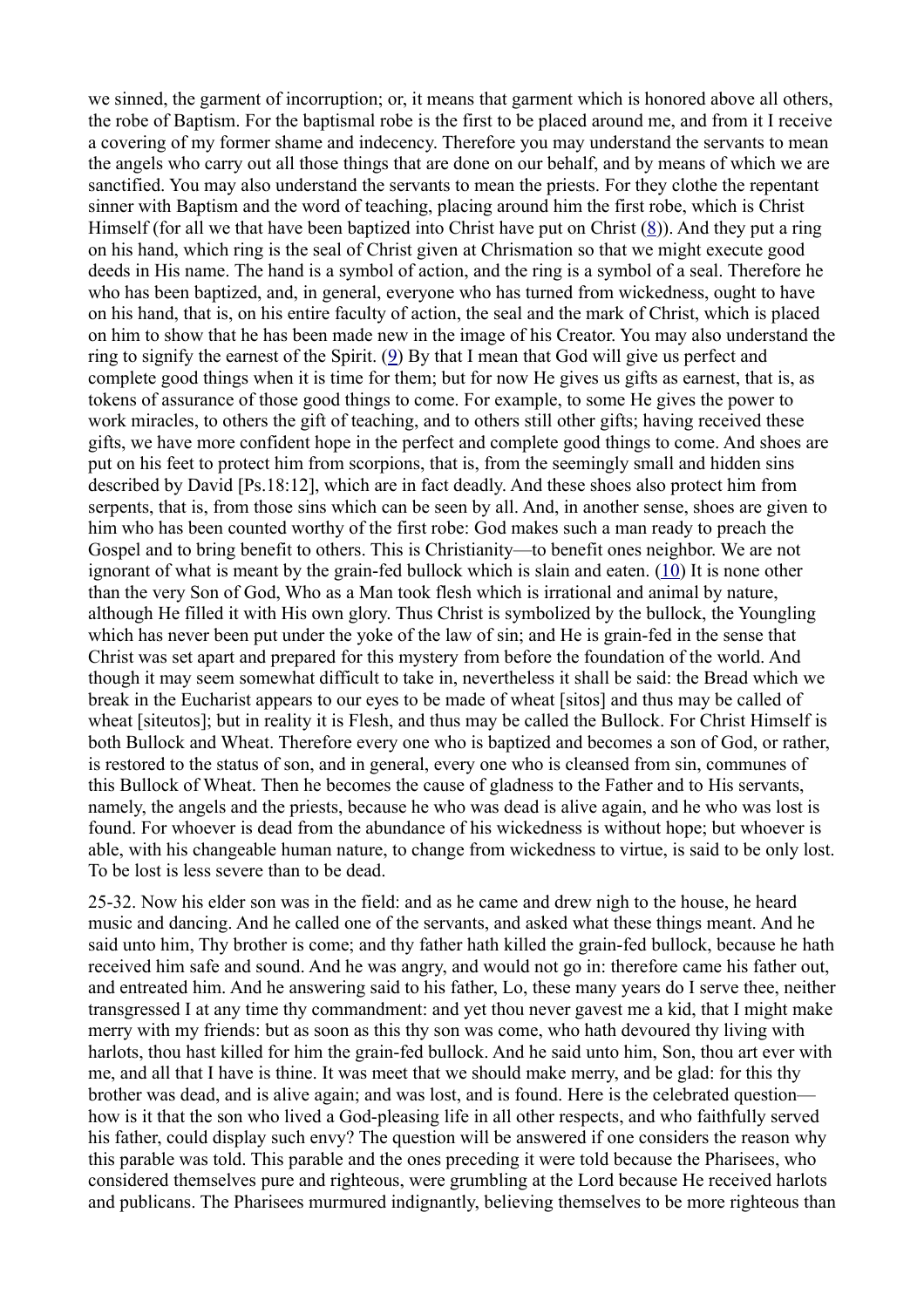the publicans, and therefore the Lord taught this parable. Consider that the figure of the son who is seen to grumble is understood to refer to all those who are scandalized at the sudden good fortune and deliverance of sinners. Such men grumble, not because of envy, but because neither they nor we can understand the outpouring of Gods compassion for man. Does not David bring forward the figure of a man scandalized at the peace of sinners? [Ps. 72:3] And Jeremiah likewise, when he says, Why is it that the way of ungodly men prosper? Thou hast planted them, and they have taken root.[Jer. 12:1-2] Such thoughts reflect mans weak and poor understanding, which easily ignites with annoyance and questions the good fortune of the wicked, which seems undeserved. In this parable, therefore, the Lord is saying to the Pharisees words like these: "Let us suppose that you are as righteous as that elder son and well-pleasing to the Father; I entreat you who are righteous and pure not to grumble, as this elder son did, against the gladness which we are showing over the salvation of the sinner, who is also a son." Do you see that this parable is not about envy? Instead, in this parable the Lord is instructing the minds of the Pharisees, so that they will not be vexed that the Lord receives sinners, even though they themselves are righteous and have fulfilled every commandment of God. It is no wonder that we do become vexed at those who appear undeserving. For Gods compassion is so great, and He gives to us so abundantly of His own good things, that we may even grumble at Gods generosity. That criticism follows generosity is a fact to which we refer in everyday speech. If we do good to someone who fails to thank us, do we not say to him, "Everyone says I am a fool for having been so good to you"? We use this expression, even if no one has actually criticized us, because extreme generosity is so often followed by criticism that to suggest the latter is to prove the former. But let us turn to the particulars of the parable, in brief. The elder son was in the field, that is, in this world, working his own land, meaning his flesh, so that he might have his fill of bread, sowing with tears that he might reap with rejoicing. When he learned what was being done, he did not want to enter into the common joy. But the compassionate father goes out and begs him to come in, and explains to him the reason for the joy, that a man who was dead has come back to life. Because as a man he did not understand, and because he was scandalized, the elder son accused the father of not giving him even a young goat, while for the prodigal son he slaughtered the fatted calf. What does the kid, the young goat, signify? You may learn here. Every young goat is considered to be of the portion of sinners who are placed on the left side. The righteous son is saying, then, "I have passed my life in toil and labor, I have been persecuted, suffered hardships, been oppressed by sinners, and on my behalf you have never slaughtered and killed a kid, that is, a sinner who afflicts me, so that I might have some small measure of rest." For example, King Ahab was just such a goat to the Prophet Elijah. Ahab persecuted Elijah, but the Lord did not quickly give this goat over to the slaughter so that Elijah could have some small rest, and take his ease with his friends, the prophets. Therefore Elijah complained to God, Lord, they have digged down Thine altars, and have slain Thy prophets. [III Kings 19:10] And Saul was a goat to David, as were also all those who slandered David. But the Lord allowed them to tempt him, and did not slay them to give David some rest. Therefore David said, How long shall sinners, 0 Lord, how long shall sinners boast? [Ps. 93:3] The elder son in the parable is saying these things: "You did not count me worthy of any consolation in all my toils; you never handed over to me for slaughter any of these who were afflicting me. But now you save the prodigal son who never had to toil." This, then, is the entire purpose of the parable, which the Lord told for the sake of the Pharisees who were grumbling that He had accepted sinners. The parable also instructs us that no matter how righteous we may be, we ought not to rebuff sinners, nor to grumble when God accepts them. The younger son, therefore, represents the harlots and the publicans; the elder son represents those Pharisees and scribes who consider themselves righteous. It is as if God were saying, "Let us suppose that you are indeed righteous and have not transgressed any commandments; if some others have turned away from wickedness, why do you not accept them as your brothers and fellow laborers?" The Lord instructs such grumblers as these with this parable. I am not unaware that some have interpreted the elder son to signify the angels, and the younger son, the latter-born nature of men which rebelled against the commandment it was given and went astray. Still others have said that the two sons represent the Israelites and the Gentiles who